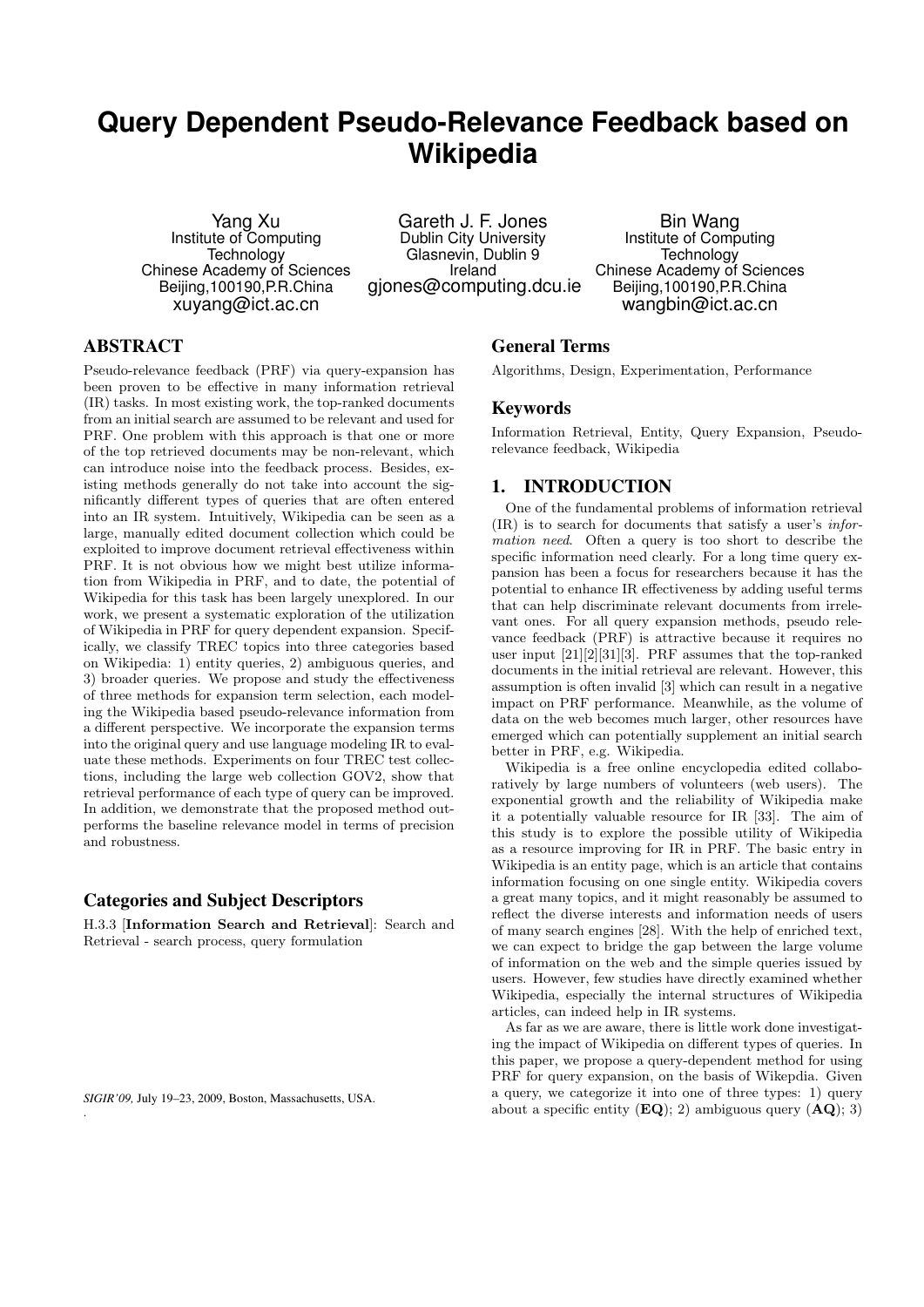broader query (**BQ**). Pseudo relevant documents are generated in two ways according to the query type: 1) using top ranked articles from Wikipedia retrieved in response to the query, and 2) using Wikipedia entity pages corresponding to queries. In selecting expansion terms, term distributions and structures of Wikipedia pages are taken into account. We propose and compare a supervised method and an unsupervised method for this task. Based on these methods, we evaluate the effect of Wikipedia on PRF for IR. Our experiments show different methods impact differently on the three types of queries. Thus a query dependent query expansion is necessary to optimally benefit retrieval performance.

The contributions of this work are as follows: 1) we thoroughly evaluate the potential of Wikipedia for IR as a resource for PRF, 2) we explore the use of Wikipedia as an entity repository as well as its internal structure for retrieval, and based on these two aspects, different methods for selecting expansion terms are proposed and compared, and 3) our method is conducted in a query dependent way, which is more effective and robust than a single method.

The remainder of this paper is organized as follows: Section 2 provides a detailed account of related work, Section 3 introduces query categorization based on Wikipedia, Section 4 describes our proposed methods for using Wikipedia as pseudo relevant documents, experimental results are reported in Section 5, and we conclude in Section 6.

# 2. RELATED WORK

Automatic query expansion is a widely used technique in IR. PRF has been shown to be an effective way of improving retrieval accuracy by reformulating an original query using pseudo-relevant documents from the initial retrieval result [27, 18, 34]. Traditional PRF algorithms such as Okapi [27], Lavrenko and Croft's relevance model [18], and Zhai and Lafferty's mixture model [34] are based on the assumption that the top-ranked documents from an initial search are relevant to the query.

Large amounts of research has been reported on attempts to improve traditional PRF, e.g. using latent concepts [21], query-regularized estimation [29], additional features other than term distributions [3], and a clustered-based re-sampling method for generating pseudo-relevant documents [19].

On the other hand, there has been work on selective query expansion which aims to improve query expansion with decision mechanisms based on the characteristics of queries [11, 6, 32, 13]. These methods share a similar idea, that is, to disable query expansion if the query is predicted to perform poorly. Other relevant work is that of He and Ounis who proposed selecting an appropriate collection resource for query expansion [13].

Cui et al. proposed a query expansion approach by mining user logs [12]. They extracted correlations between query terms and document terms by analyzing user logs, and then used these to select expansion terms for new queries.

A concept-based interactive query expansion method was suggested by Fonseca et al. also using query logs [10]. Association rules are applied to identify concepts related to the current query from the query context derived from user logs. These concepts then provide suggestions to refine the vague (short) query.

Kwok and Chan [17] studied the idea of using an external resource for query expansion. They found that query expansion failure can be caused by the lack of relevant documents in the local collection. Therefore, the performance of query expansion can be improved by using a large external collection. Several external collection enrichment approaches have been proposed [12, 13, 10, 5]. Our work follows this strategy of a query expansion approach using an external collection as a source of query expansion terms.

Recently, Wikipedia[30] has emerged as a potentially important resource for IR, a number of studies have been reported which adopt Wikipedia to assist query expansion, many of these have appeared in the context of the TREC Blog track [24, 35, 7, 8, 16].

One interesting example of the use of Wikipedia in this way is the work of Li et al. [20] who proposed using it for query expansion by utilizing the category assignments of Wikipedia articles. The base query is run against a Wikipedia collection and each category is assigned a weight proportional to the number of top-ranked articles assigned to it. Articles are then re-ranked based on the sum of the weights of the categories to which each belongs. The method shows improvement over PRF in measures favoring weak queries. A thesaurus-based query expansion method using Wikipedia was proposed by Milne, Witten and Nichols [23]. The thesaurus is derived with criteria such that topics relevant to the document collection are included. They propose to extract significant topics from a query by checking consecutive sequences of words in the query against the thesaurus. However, query dependent knowledge is not taken into consideration by the thesaurus. Elsas et al. investigated link-based query expansion using Wikipedia in [7]. They focused on anchor text and proposed a phrase scoring function. Our work differs from these methods, in that, expansion terms are not selected directly from the documents obtained by running the base query on the Wikipedia. Instead Wikipedia entity pages are viewed as a set of pseudo-relevant documents tailored to the specific query.

Similar to the query log based expansion methods, our approach can also reflect the preference of the majority of the users. However, our work differs from these methods in that we try to narrow the gap between the large volume of information on the web and the simple queries issued by users, by mapping queries to Wikipedia entity pages which reflect knowledge underlying the query, rather than using a simple bag-of-words query model.

# 3. QUERY CATEGORIZATION

In this section we briefly summarize the relevant features of Wikipedia for our study, and then examine the different categories of queries that are typically encountered in user queries and how these can be related to the properties of Wikipedia for effective query expansion.

## 3.1 Wikipedia Data Set

Wikipedia is a free online encyclopedia which has detailed guidelines governing its content quality and format. Unlike traditional encyclopedias, Wikipedia articles are constantly being updated and new entries are created everyday. These characteristics make it an ideal repository of background knowledge for query expansion.

Wikipedia is organized as one article per topic. Each article thus effectively summarizes the most important information of each topic. A topic in Wikipedia has a distinct, separate existence often referring to a specific entity, such as a person, a place, an organization or miscellaneous. In ad-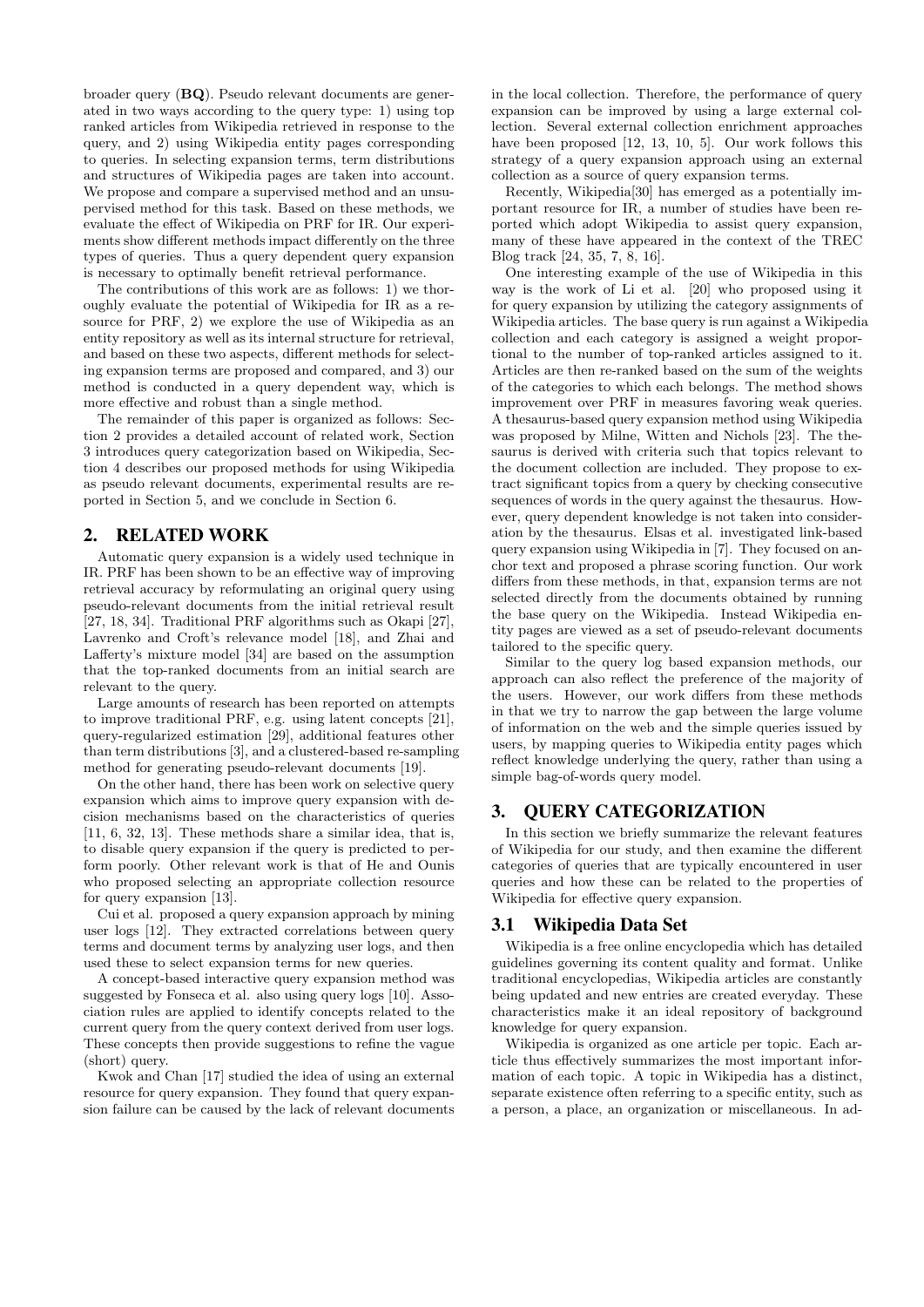| Field    | Description                                  |
|----------|----------------------------------------------|
| Title    | Unique identifier for the topic              |
| Overview | Lead section, summary of the topic           |
| Content  | Grouped by sections                          |
| Category | At least one for each topic                  |
| Appendix | References, notes, external reading etc.     |
| Links    | Cross-article hyperlinks specified by topics |

**Table 1: Fields of Wikipedia Articles**

dition, important information for the topic of a given article may also be found in other Wikipedia articles [9]. An analysis of 200 randomly selected articles describing a single topic (not including redirect pages and disambiguation pages, described below) showed that only 4% failed to adhere to a standard format. Based on our analysis of Wikipedia page structure, in our work we divide Wikipedia articles into six fields as shown in Table 1.

In addition to topic pages, Wikipedia contains "redirect" pages which provide alternative ways of referring to a topic: e.g. the page *Einstein* redirects to the article *Albert Einstein* which contains information about the physicist. Another useful structure of Wikipedia is its so-called "disambiguation pages" which list the referents of ambiguous words and phrases that denote two or more topics in Wikipedia.

As an open source project, Wikipedia is obtainable via download from http://download.wikipedia.org, which is in the form of database dumps that are released periodically. We downloaded the English Wikipedia dump of January, 2008. Wikipedia articles are stored in their own markup language called *Wikitext* which preserves features, e.g. categories, hyperlinks, subsections, tables, pictures. We index all the pages using the Indri search engine [14]. Preprocessing includes removing Wikipedia pages that are used for management purpose, e.g. those with *Wikipedia* in the title. Wikipedia articles are stemmed using Porter stemming.

#### 3.2 Query Categorization

Queries in web search may vary largely in semantics and the user's intensions they present, in numbers of relevant documents they have in the document repository, and in numbers of entities they involve. In this work, we define three types of queries according to their relationship with Wikipedia topics : 1) queries about a specific entity (EQ), 2) ambiguous queries (AQ), and 3) broader queries (BQ). By *EQ*, we mean queries that have a specific meaning and cover a narrow topic, e.g. "Scalable Vector Machine". By *AQ*, we mean queries with terms having more than one potential meaning, e.g. "Apple". Finally, we denote the rest of the queries to be *BQ*, because these queries are neither ambiguous nor focused on a specific entity. For the first two types of queries, a corresponding Wikipedia entity page can be determined for the query. For *EQ*, the corresponding entity page is the page with the same title field as the query. For *AQ*, a disambiguation process is needed to determine its sense. For all three types of queries, a set of top ranked retrieved documents is obtained from an initial search.

Our method automatically categorizes queries, with the help of titles of Wikipedia articles. Of particular interest are the titles of entity pages, redirect pages and disambiguation pages. Queries exactly matching one title of an entity page or a redirect page will be classified as *EQ*. Thus *EQ* can

be mapped directly to the entity page with the same title. Note that queries with both entity page and disambiguation pages will be counted as *EQ*, because the existing entity page indicates that there is consensus on a dominant sense for the word or phrase, e.g. "Piracy'" and "Poaching".

To identify *AQ*, we look for queries with terms in the ambiguous list of terms/phrases (derived from extracting all the titles of disambiguation pages). All other queries are then classified as *BQ*. Though the categorization process is simple, we show in later experiments that the results are helpful for retrieval performance enhancement.

#### *3.2.1 Strategy for Ambiguous Queries*

We now explain our solution to the problem of mapping ambiguous queries to a specific entity page. In previous research on query ambiguity, one assumption is that when an ambiguous query is submitted, the person that initiates the search knows the intended sense of each ambiguous word [28]. Our solution is also based on this assumption.

Given an ambiguous query, we first obtain the top ranked 100 documents from the target collection to be searched using the query likelihood retrieval model. Then K-means clustering is applied [15] to cluster these documents. Each document is represented by *tf ∗ idf* weighting and cosine normalization. Cosine similarity is used to compute the similarities among the top documents.

After clustering, we rank these clusters by a cluster-based language model, as proposed by Lee et al. [19], given as follows:

$$
P(Q|Clu) = \prod_{i=1}^{m} P(q_i|Clu)
$$

where  $P(w|Clu)$  is specified by the cluster based language model

$$
P(w|Clu) = \frac{|Clu|}{|Clu| + \lambda} P_{ML}(w|Clu) + \frac{\lambda}{|Clu| + \lambda} P_{ML}(w|Coll)
$$

where  $P_{ML}(w|Clu)$  is the maximum likelihood estimate of word *w* in the cluster and  $P_{ML}(w|Coll)$  is the maximum likelihood estimate of word *w* in the collection. The smoothing parameter  $\lambda$  is learned using training topics on each collection in experiments.  $P_{ML}(w|Clu)$  and  $P_{ML}(w|Coll)$  are specified as follows:

$$
P_{ML}(w|Clu) = \frac{freq(w, Clu)}{|Clu|}, P_{ML}(w|Coll) = \frac{freq(w, Coll)}{|Coll|}
$$

where  $freq(w, Clu)$  is the sum of  $freq(w, D)$  for the document *D* which belongs to the cluster *Clu*,  $freq(w, D)$  denotes the frequency of *w* in *D*, and *freq*(*w, Coll*) is the number of times *w* occurs in the collection.

The documents in the top-ranked clusters are used to represent the characteristics of the test collection, in terms of pseudo relevant documents in response to a specific query. The top ranked cluster is then compared to all the referents (entity pages) extracted from the disambiguation page associated with the query. The assumption is that the dominant sense for the query should have a much greater degree of matching to the top ranked cluster from the test collection than other senses. Each document is represented by *tf ∗ idf* weighting and the cosine is used to measure the similarity between one cluster and an entity page. The top matching entity page is then chosen for the query.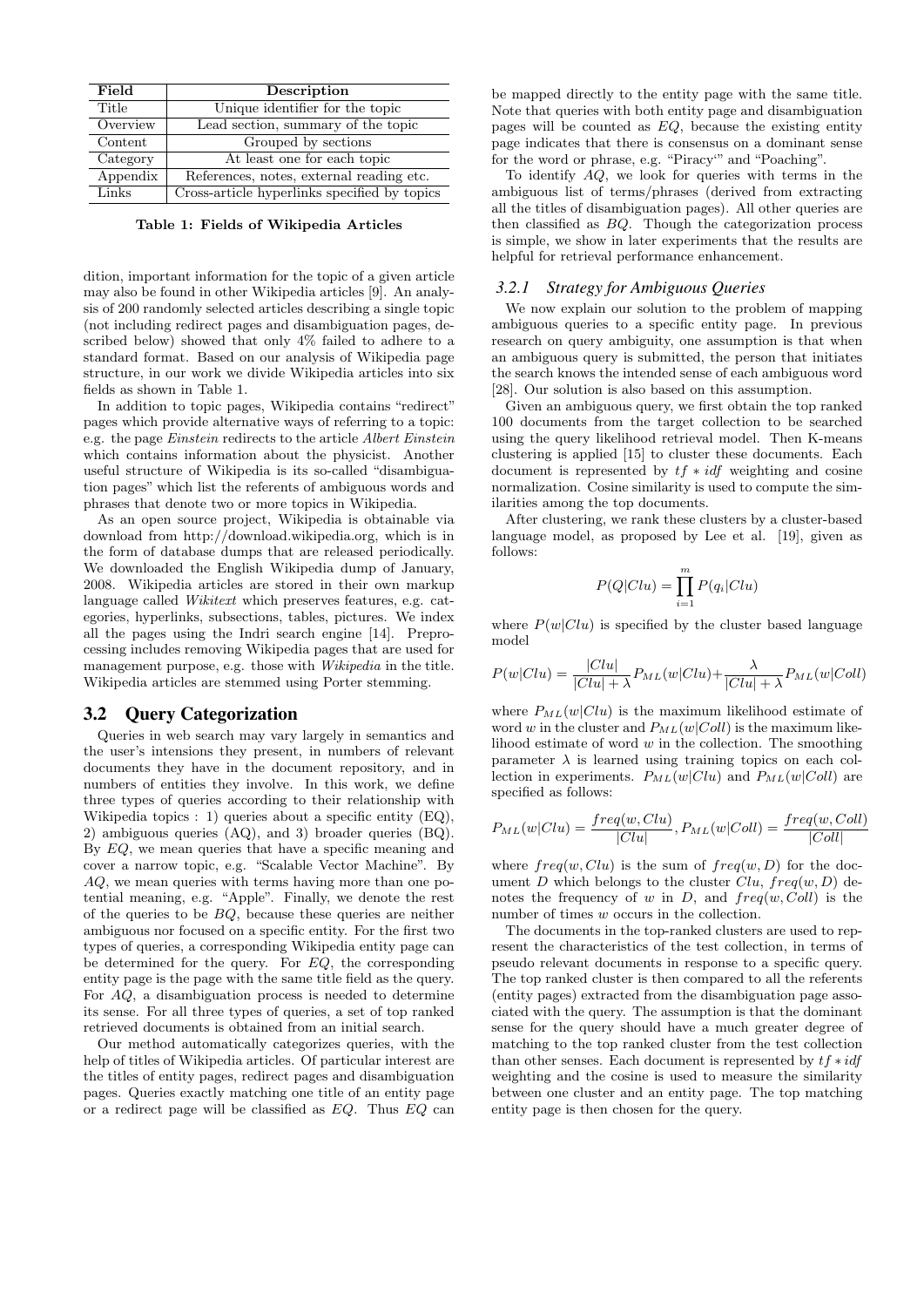| Method | AР  | Robust | $\rm W T10G$ | GOV2 |
|--------|-----|--------|--------------|------|
| EΟ     | 21  | 58     | 31           |      |
|        | 108 | 159    | 54           | 98   |
| ВQ     | 21  | 33     | 15           |      |
|        | 150 | 250    | 100          | 150  |

**Table 2: Numbers of each type of query in the TREC topic sets by automatic query categorization.**

#### *3.2.2 Evaluation*

In order to evaluate the accuracy of our query categorization process, we used the four sets of TREC topics used in the retrieval experiments reported in Section 5, with five human subjects. These are taken from four different search tasks and comprise a total of 650 queries. Each participant was asked to judge whether a query is ambiguous or not. If it was, the participant was required to determine which referent from the disambiguation page is most likely to be mapped to the query, according to the description of the TREC topic. If it was not, the participant was required to manually search with the query in Wikipedia to identify whether or not it is an entity defined by Wikipedia (EQ). The user study results indicate that for query categorization, participants are in general agreement, i.e. 87% in judging whether a query is ambiguous or not. However, when determining which referent should a query be mapped to, there is only 54% agreement.

Table 2 shows the result of automatic query categorization process. It can be seen from Table 2 that most queries from TREC topic sets are AQ. That is to say, most of the queries contain ambiguity to some degree. Thus, it is necessary to handle this properly according to query type in query expansion.

To test the effectiveness of the cluster-based disambiguation process, we define that for each query, if there are at least two participants who indicate a referent as the most likely mapping target, this target will be used as an answer. If a query has no answer, it will not be counted by the evaluation process. Experimental results show that our disambiguation process leads to an accuracy of 57% for *AQ*.

## 4. QUERY EXPANSION METHODS

In this section, we describe our query expansion methods. Using these methods, we investigate the relationship between the query type and expansion methods. Moreover, we look into how to combine evidence from different fields of Wikipedia articles for query expansion. Essentially these methods differ in their criteria of selecting expansion terms. In each of these methods, query specific relevance information is considered.

## 4.1 Relevance model

A relevance model is a query expansion approach based on the language modeling framework [18]. The relevance model is a multinomial distribution which estimates the likelihood of word *w* given a query Q. In the model, the query words  $q_1, \ldots, q_m$  and the word *w* in relevant documents are sampled identically and independently from a distribution *R*. Thus the probability of a word in the distribution  $R$  is estimated

as follows :

$$
P(w|R) = \sum_{D \in F} P(D)P(w|D)P(Q|D)
$$

where  $F$  is the set of documents that are pseudo-relevant to the query  $Q$ . We assume that  $P(D)$  is uniform over the set.

Based on this estimation, the most likely expansion term  $e$  from  $P(w|D)$  is chosen for the original query. The final expanded query is combined with the original query using linear interpolation, weighted by a parameter  $\lambda$ .

$$
P(w|Q') = (1 - \lambda)P(w|Q) + \lambda P(w|R)
$$

The original relevance model and traditional PRF methods use the top retrieved documents from an initial search as pseudo-relevant documents. The problem is that the top retrieved documents frequently contain non-relevant documents or content, which can introduce noise into the expanded query, resulting in query drift. Our approach introduces Wikipedia articles as pseudo-relevant documents. This may still find non-relevant documents, but we will show that it can enhance the quality of pseudo-relevant documents for query expansion. This method forms the baseline in our experiments.

# 4.2 Strategy for Entity/Ambiguous Queries

One of the issues for web queries is they are often too short to clearly express a user's information need. With the help of Wikipedia, this issue is expected to be reduced to some degree. Entity queries are those "good" queries whose sense is given clearly. On the contrary, it is harder to find relevant documents for ambiguous queries. Both EQ and AQ can be associated with a specific Wikipedia entity page. In this strategy, instead of considering the top-ranked documents from the test collection, only the corresponding entity page from Wikipedia will be used as pseudo-relevant information. We briefly introduced entity pages in the first part of Section 3.1. An entity page contains the most representative information for the entity, which most Wikipedia users have an agreed consensus on.

Our strategy firstly ranks all the terms in the entity page, then the top  $K$  terms are chosen for expansion. The measure to score each term is defined as:  $score(t) = tf * idf$ , where *tf* is the term frequency in the entity page. *idf* is computed as *log*(*N/df*), where *N* is the number of documents in the Wikipedia collection, and *df* is the number of documents that contain term *t*. The measure is simple, yet we will show in later experiments that it is very effective.

The performance of existing PRF methods is often affected significantly by parameters, e.g. the number of feedback documents used. The proposed method eases the problem by utilizing the fact that one article exists for each entity in Wikipedia which focuses on details of the subject.

# 4.3 Field Evidence for Query Expansion

Currently, structured documents are becoming more and more common, in consequence several studies have been conducted on exploiting field combination for improved IR [13, 26]. Although just semi-structured, our observations show that the evidence of different fields of Wikipedia can be used for improving retrieval, e.g. the importance of a term appearing in the *overview* may be different than its appearance in an *appendix*.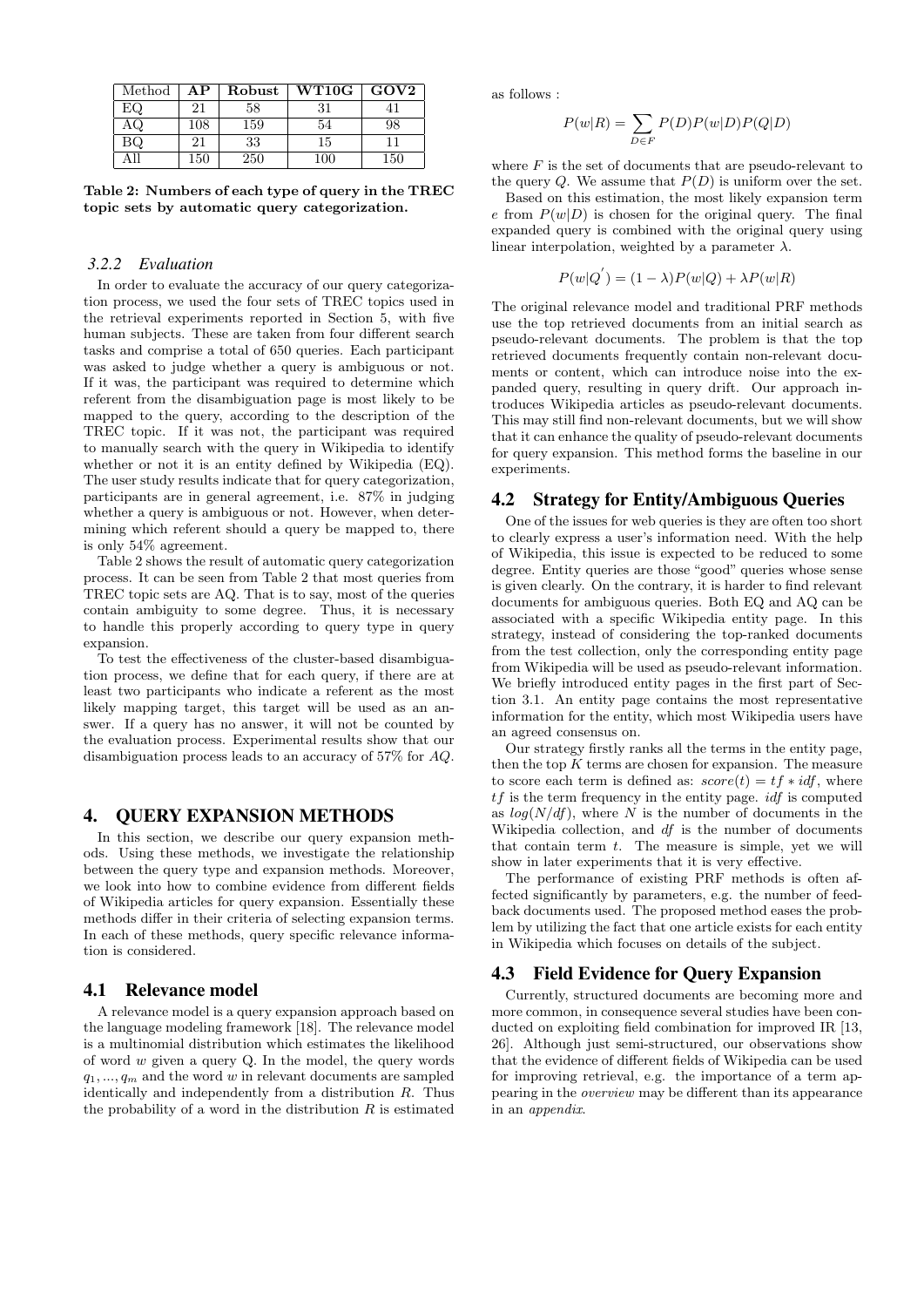We examine two methods for utilizing evidence from different fields. The first is similar to that proposed by Robertson et al. for the BM25 model in [26], we replace the term frequency in a pseudo relevance document from original relevance model with a linearly combined weighted term frequencies. The second method is a supervised learning approach which classifies "good" expansion terms from "bad" ones. Features derived from fields are used by the classifier. Note that the field based expansion methods are applicable to all the queries. For EQ and AQ, the pseudo relevant documents can be either a query specific entity page, or just the same as BQ, i.e. the top ranked entity pages from the initial search.

#### *Unsupervised Method.*

Robertson et al. [26] gives a detailed analysis of the disadvantages of linear combination of the scores obtained from scoring every field, and recommends a simple weighted field extension. We use a similar idea in our work to explore the impact of different fields in Wikipedia. By assigning different weights to fields, we modify the  $P_{ML}(w|D)$  in the original relevance model to the following form:

$$
P_{ML}(w|D) = \frac{\sum_{f=1}^{K} W_f * TF_f(w, D)}{|D|}
$$

where  $K$  (here  $K = 6$ ) is the number of fields in a document, and  $\sum_{f=1}^{K} W_f = 1$ . Parameter tuning is needed for each single pair of parameters. We evaluate different weight settings for the fields, shown in next section.

# *Supervised Method (Support Vector Machines).*

An alternative way of utilizing evidence of field information is to transfer it into features for supervised learning. The learning process is to train a classifier which distinguishes "good" expansion terms from "bad" ones. This method is inspired by the work of Cao et al. [3], where they suggest that "good" terms should be identified directly according to their possible impact on retrieval effectiveness.

We use Support Vector Machines (SVMs) [1], which are a popular supervised learner for tasks such as this, as a classifier. A radial-based kernel (RBF) SVM with default settings based on LIBSVM [4] is used. Parameters are estimated with a 5-fold cross-validation to maximize the classification accuracy of the training data.

In our work, we want to select good expansion terms and re-weight terms. It is important for us to know the probability estimated for each term belonging to each class. We set LIBSVM to train an SVM model for probability estimates. We compute posterior probabilities from SVM outputs using the method of [25],  $P(+1|x) = \frac{1}{exp(A*S(x)+B)}$ , where *A* and *B* are the parameters,  $S(x)$  is the score calculated by the SVM. Each expansion term is represented by a feature vector  $F(e) = [f_1(e), f_2(e), f_3(e), ..., f_n(e)].$ 

The first group of features are the term distributions in the PRF documents and collections. Term distributions (TD) have already been used and proven to be useful in traditional approaches. The assumption is that the most useful features for term selection make the largest difference between the feedback documents and the whole collection. The features that we used include: (1) TD in the test collection; (2) TD in PRF (top 10) from the test collection; (3) TD in the Wikipedia collection; and (4) TD in PRF (top 10)

from the Wikipedia collection. TD in the PRF documents from Wikipedia is given below, the others can be defined similarly.

$$
f_{prfWiki}(e) = log \frac{\sum_{D \in F \cap W} tf(e, D)}{\sum_{t} \sum_{D \in F \cap W} tf(t, D)}
$$

where *F* is the set of feedback documents, *W* is the Wikipedia collection.

The second group of features is based on field evidence. As described in section 3.1, we divide each entity page into six fields. One feature is defined for each field; this is computed as follows :

$$
f_{Field_i}(e) = log(tf_i(e) * idf/fieldLength_i)
$$

where  $tf_i(e)$  is the term frequency in the field *i* for the entity page, and *f ieldLength<sup>i</sup>* is the length of the field *i*.

|                      | ΔP | $ROBUST$   WT10G   GOV2 |        |         |
|----------------------|----|-------------------------|--------|---------|
| Accuracy   $74.15\%$ |    | 75.30%                  | 72.99% | 175.75% |

#### **Table 3: Term classification results**

Training and test data are generated using a method similar to Cao et al. [3], that is, to label possible expansion terms of each query as good terms or non-good terms to see their impact on retrieval effectiveness. We define *good* expansion terms as those that improve the effectiveness when  $\lambda_{fb} = 0.01$  and hurt the effectiveness when  $\lambda_{fb} = -0.01$ . Terms that do not satisfy these criteria are counted as *bad* terms. We now examine the classification quality. We use four test collections, see Table 4. We divide queries from the same collection into three equal size groups, and then perform a leave-one-out cross validation to evaluate classification accuracy, shown in Table 3.

## 5. EXPERIMENTS

#### 5.1 Experiment Settings

In our experiments, documents are retrieved for a given query by the query-likelihood language model with Dirichlet smoothing. We set the Dirichlet prior empirically at 1,500 as recommended in [22]. The experiments were carried out using the Indri search engine. Indri provides support for PRF via a modified version of Lavrenko's relevance model. We implemented our new methods on top of Indri.

Experiments were conducted using four standard Text Retrieval Conference (TREC) collections : Associated Press is a small homogeneous collection; Robust2004, is the test collection for the TREC Robust Track started in 2003 to focus on poor performing queries; and two Web collections: the WT10G collection and the large-scale .GOV2 collection. Further details of these collections are given in Table 4.

| Corpus           | Size     | $\#$ of Doc  | <b>Topics</b>   |
|------------------|----------|--------------|-----------------|
| AP88-90          | 0.73GB   | 242.918      | 51-200          |
| Robust2004       | 1.9GB    | 528,155      | 301-450&601-700 |
| WT10g            | $11$ GB  | 1,692,096    | 451-550         |
| GOV <sub>2</sub> | $427$ GB | 25, 205, 179 | 701-850         |

**Table 4: Overview of TREC collections and topics.**

Retrieval effectiveness is measured in terms of Mean Average Precision (MAP). Given an initial query *Qorig*, the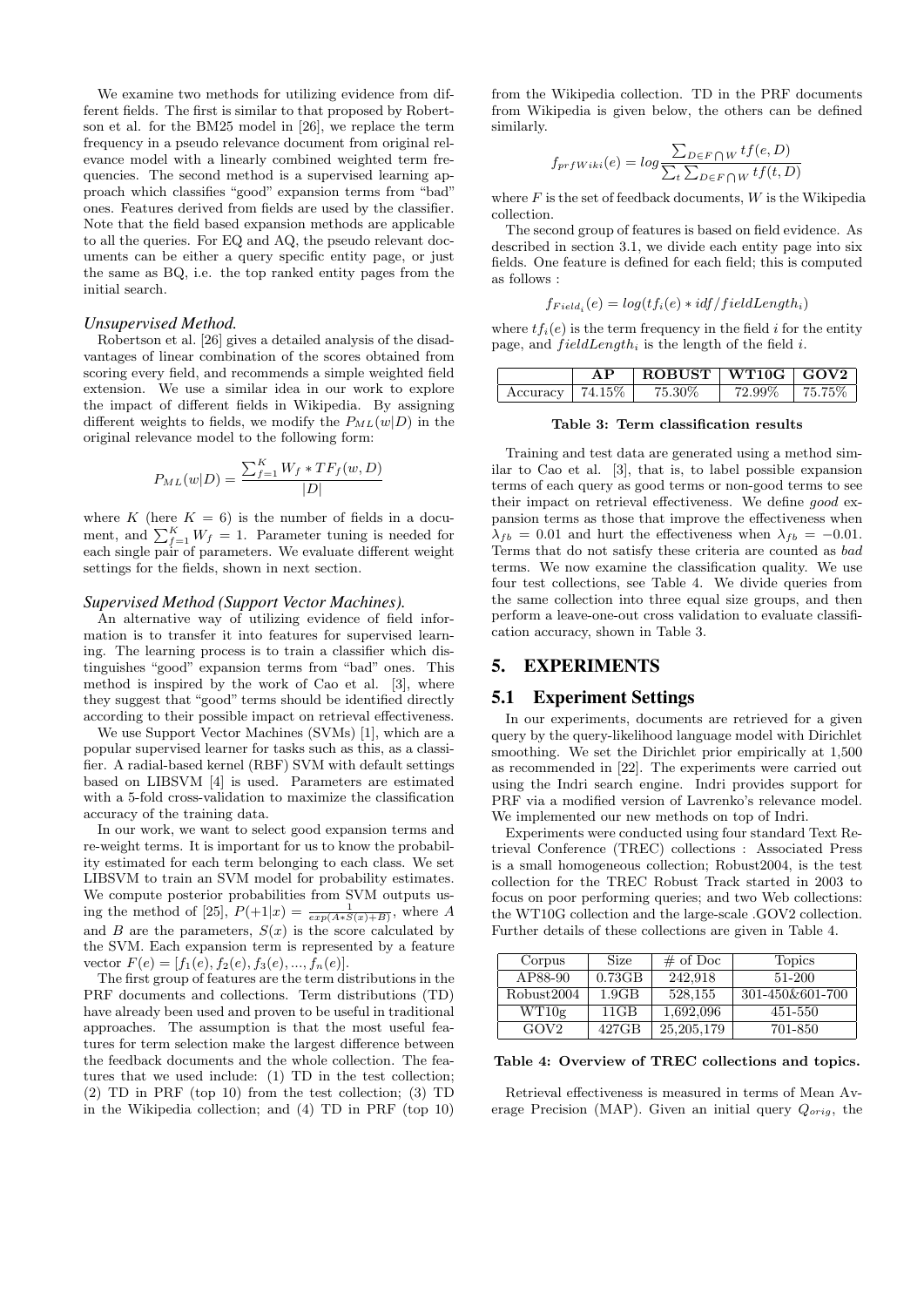relevance model first retrieves a set of *N* documents and forms a relevance model from them. It then forms an expanded query *QRM* by adding the top *K* most likely non stopword terms from the relevance model. The expanded query is formed with the following structure:

$$
\#weight( 1.0 \quad Q_{o}rig \quad \lambda_{fb} \quad Q_{RM} )
$$

# 5.2 Baselines

The baseline of our experiments is the query-likelihood language model (**QL**) and the relevance model (**RMC**). Besides, we also consider the relevance model based on Wikipedia (**RMW**). Note that our RMW method retrieves the top ranked *N* Wikipedia articles that are not "redirect pages". For RMC and RMW we fixed the parameters for the rest experiments:  $N = 10$ ,  $K = 100$  and  $\lambda = 0.6$ , for a fair comparison.

| Method     | ΑP     | <b>Robust</b> | WT10G     | GOV2      |
|------------|--------|---------------|-----------|-----------|
| OГ         | 0.1428 | 0.2530        | 0.1831    | 0.2967    |
| -RMC       | 0.1707 | 0.2823        | 0.1969    | 0.3141    |
| <b>RMW</b> | 0.1622 | $0.2904*$     | $0.2094*$ | $0.3392*$ |

**Table 5: Performance comparisons using MAP for all the test topics on test collections. \* indicate statistically significant improvements over RMC. We use the paired** *t***-test with significance at** *p<***0.05.**

As can be seen from Table 5, Wikipedia is a good resource for relevance feedback on large collections. Using Wikipedia for generating PRF, RMW brings comparable performance with that produced by RMC for Robust2004, WT10G and GOV2. For AP, although RMW does not work as well as RMC, RMW still improves performance over QL. This serves as the baseline for our following experiments. We also believe that the test collections and Wikipedia have their own advantages. For test collections, the initial search emphasizes characteristics of the collection (e.g. GOV2 consists of web pages from government web sites), while Wikipedia appears to be more general in terms of topics.

## 5.3 Using Entity Pages for Relevance Feedback

We now turn our attention to our proposed method utilizing only the entity page corresponding to the query for PRF (**RE**), (see section 4.2). The results are presented in Table 6. Note that in our proposed method, not all the queries can be mapped to a specific Wikipedia entity page, thus the method is only applicable to EQ and AQ. Results for EQ and AQ are shown in Table 6 and Table 7 respectively. Note that results in Table 7 are based on automatic disambiguation. QL, RMC and RMW in the two tables are the averages for the same groups of queries.

As can be seen in Table 6 and Table 7, RE outperforms RMC and RMW on all collections. This indicates that what entity pages provide is relevant information that is closely related to the query, but might be missing in the test collection. Thus exploiting an entity page as the sole relevance feedback source works for both small and large collections. We also notice that the improvement of RE over RMW is greater for entity queries than for ambiguous queries. This is because the accuracy of the automatic disambiguation process is rather low (see section 3.2.2). If AQ is not associated with the most relevant entity page, its performance suffers from the RE method.

| Method     | AP         | <b>Robust</b> | WT10G     | GOV2       |
|------------|------------|---------------|-----------|------------|
| QL         | 0.2208     | 0.3156        | 0.2749    | 0.3022     |
| <b>RMC</b> | 0.2484     | 0.3401        | 0.2458    | 0.3168     |
| <b>RMW</b> | 0.2335     | 0.3295        | $0.2821*$ | $0.3453*$  |
| RE.        | $0.2494**$ | $0.3580**$    | $0.2897*$ | $0.3889**$ |

**Table 6: Performance comparisons using MAP for** *entity queries* **on test collections. \* and \*\* indicate statistically significant improvements over RMC and RMW, respectively. We use the paired** *t***-test with significance at** *p<***0.05.**

Comparing Tables 5, 6 and 7, we can see that entity queries have better performance than the average, while ambiguous queries have lower performance than the average. For ambiguous queries, using the top retrieved documents as pseudo relevant documents usually includes more non-relevant documents than for entity queries. The disambiguation process helps to find the relevant entity page for ambiguous queries, thus both types of queries can benefit from the query expansion. Based on these results, refinement of the disambiguation process for AQ could be expected to further improve performance.

| Method     | ΑP         | <b>Robust</b> | WT10G      | GOV2       |
|------------|------------|---------------|------------|------------|
| ΩF         | 0.1391     | 0.2258        | 0.1801     | 0.2892     |
| <b>RMC</b> | 0.1520     | 0.2485        | 0.1881     | 0.3101     |
| <b>RMW</b> | 0.1588     | $0.2619*$     | 0.1868     | $0.3186*$  |
| RE.        | $0.1692**$ | $0.2728**$    | $0.2037**$ | $0.3329**$ |

**Table 7: Performance comparisons using MAP for** *ambiguous queries* **on test collections. \* and \*\* indicate statistically significant improvements over RMC and RMW, respectively. We use the paired** *t***-test with significance at** *p<***0.05.**

## 5.4 Field Based Expansion

Inspired by the result that an entity page can indeed help to improve retrieval performance, we next go on to investigate utilizing field evidence from entity pages. We will first see the results of two different term selection methods based on field evidence, then an analysis between them is given. Note that in our experiments on field based expansion, the top retrieved documents are considered pseudo relevant documents for EQ and AQ.

For the supervised method, we compare two ways of incorporating expansion terms for retrieval. The first is to add the top ranked 100 *good* terms (**SL**). The second is to add the top ranked 10 *good* terms, each given the classification probability as weight (**SLW**). The relevance model with weighted TFs is denoted as (**RMWTF**). From Table 8, we can see that both methods enhance retrieval performance. Among the three methods, RMWTF and SLW generate similar results. However, the SLW is subject to the accuracy of term classification, thus we choose RMWTF for the query dependent method introduced in the next section. Although we do not give results for *BQ* for space reasons, our experiments show that *BQ* is improved by the field based expansion. In addition, characteristics of *BQ* could be investigated so that pseudo relevant documents could be tailored for *BQ*, and the field based expansion still be applied.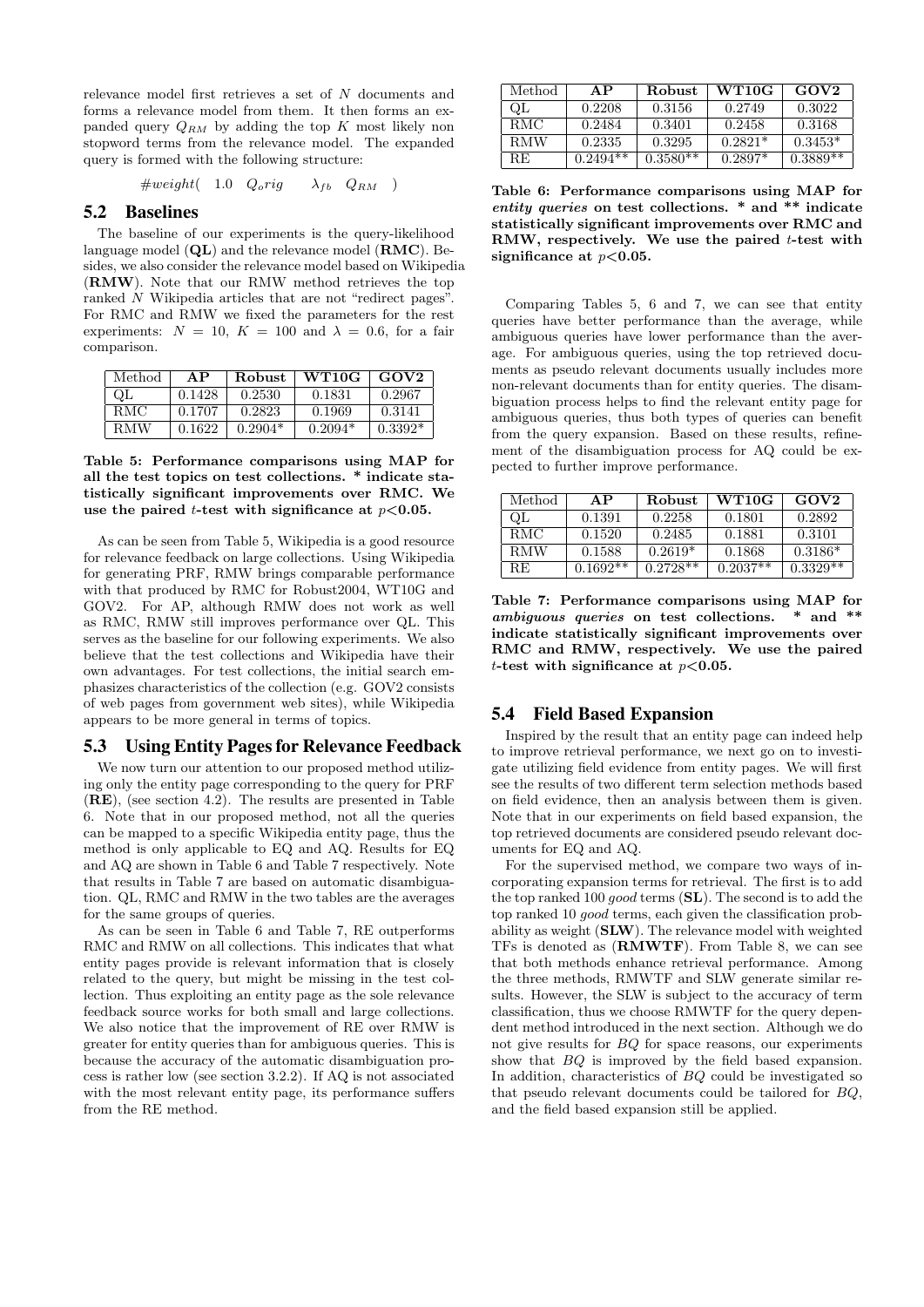| Method       | AP        | Robust    | WT10G     | GOV2      |
|--------------|-----------|-----------|-----------|-----------|
| SL           | 0.1640    | 0.2902    | 0.2107    | 0.3237    |
| SLW          | 0.1702    | $0.2921*$ | $0.2145*$ | $0.3298*$ |
| <b>RMWTF</b> | $0.1768*$ | $0.2934*$ | $0.2153*$ | $0.3274*$ |

**Table 8: Supervised Learning vs Linear Combination. \* indicates statistically significant improvements over RMC. We use the paired** *t***-test with significance at** *p<***0.05.**



**Figure 1: Performance on different field weights on the GOV2 collection.**

Figure 1 shows the results of assigning different weight to fields on GOV2. As can be seen in Figure 1, performance improves as weights for *Links*, *Content* increase. On the other hand, the increase of weight to *Overview* leads to deterioration of the performance. This shows that the positions where a term appears have different impacts on the indication of term relevancy.

#### 5.5 Query Dependent Expansion

We now explore a query dependent expansion method. We assign different methods for queries according to their types as follows: RE for *EQ* and *AQ*, RMWTF for *BQ*. RE is chosen because *EQ* and *AQ* benefit more from RE than from RMWTF. For *AQ*, a disambiguation process is conducted to determine the corresponding entity page. We denote the query dependent method as (**QD**). As can be seen in Table 9, the improvement of QD over RMC is significant across test collections.

|            |     | AP     | Robust    | WT10G     | GOV2      |
|------------|-----|--------|-----------|-----------|-----------|
| <b>RMC</b> | MAP | 0.1707 | 0.2823    | 0.1969    | 0.3141    |
|            | IMP | 119    | 174       | 47        | 88        |
| QD         | MAP | 0.1777 | $0.3002*$ | $0.2194*$ | $0.3348*$ |
|            | IMP | 116    | 191       | 67        | 96        |

**Table 9: Query Dependent vs traditional Relevance Model. IMP is the number of queries improved by the method over QL. \* indicates statistically significant improvements over RMC. We use the paired** *t***-test with significant at** *p<***0.05.**



**Figure 2: Parameter (K) sensitivity of expansion terms over different data sets,**  $N = 10, \lambda_{fb} = 0.6$ .

Table 9 also presents an analysis of the robustness by giving the numbers of queries improved by RMC and QD over QL respectively. QD shows improvement for robustness on Robust2004, WT10G and GOV2 collections.

## 5.6 Parameter Selection

Both the RMC and RMW methods have parameters *N*, *k* and  $\lambda_{fb}$ . We tested these two methods with 10 different values of *N*, the number of feedback documents: 10, 20,..., 100. For  $\lambda_{fb}$ , we tested with 5 different values: 0.4, 0.5, 0.6, 0.7 and 0.8. Due to space limitations, we present only the final results. Results show that setting  $N = 10$ ,  $K = 50$  and  $\lambda_{fb} = 0.6$  work best for the values tested. Figure 2 shows the sensitivity of RMW to *K*. The results for other methods are similar. Figure 2 shows that retrieval performance varies little as the number of expansion terms increases.

## 6. CONCLUSION

In this paper, we have explored utilization of Wikipedia in PRF. In this work TREC topics are categorized into three types based on Wikipedia. We propose and study different methods for term selection using pseudo relevance information from Wikipedia entity pages. We evaluated these methods on four TREC collections. The impact of Wikipedia on retrieval performance for different types of queries has been evaluated and compared. Our experimental results show that the query dependent approach can improve over a baseline relevance model.

This study suggests several interesting research avenues for our future investigations. More investigation is needed to explore the characteristics and possible technique refinements for the broader queries. For ambiguous queries, if the disambiguation process can achieve improved accuracy, the effectiveness of the final retrieval will be improved. For the supervised term selection method, the results obtained are not satisfactory in terms of accuracy. This means that there is still much room for improvement. We are going to explore more features for the learning process. Finally, in this paper, we focused on using Wikipedia as the sole source